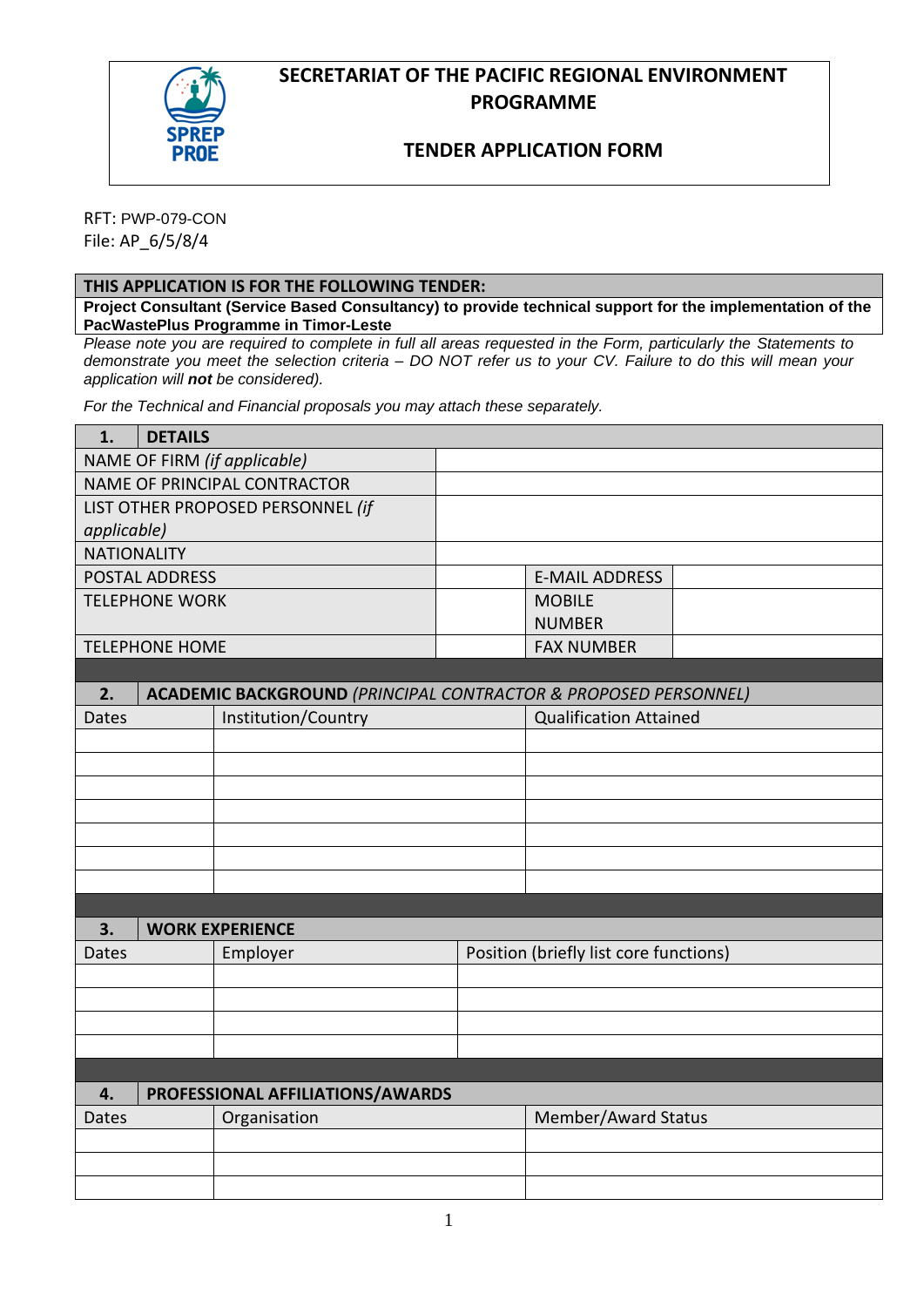| 5.         |                                                                                                                                                                   |          | PROFESSIONAL REFEREES (Provide three references relevant to this tender submission,                              |
|------------|-------------------------------------------------------------------------------------------------------------------------------------------------------------------|----------|------------------------------------------------------------------------------------------------------------------|
|            | including the most recent work completed)                                                                                                                         |          |                                                                                                                  |
| Name       |                                                                                                                                                                   | Position | <b>Organisation &amp; Contact Details</b>                                                                        |
|            |                                                                                                                                                                   |          |                                                                                                                  |
|            |                                                                                                                                                                   |          |                                                                                                                  |
|            |                                                                                                                                                                   |          |                                                                                                                  |
|            |                                                                                                                                                                   |          |                                                                                                                  |
| 6.         | STATE HOW YOU MEET EACH SELECTION CRITERIA                                                                                                                        |          |                                                                                                                  |
|            | CRITERIA 1 (5%)                                                                                                                                                   |          |                                                                                                                  |
| management |                                                                                                                                                                   |          | Qualification from a recognised tertiary institution in a field related to project management and/or environment |
|            |                                                                                                                                                                   |          |                                                                                                                  |
|            |                                                                                                                                                                   |          |                                                                                                                  |
|            |                                                                                                                                                                   |          |                                                                                                                  |
|            |                                                                                                                                                                   |          |                                                                                                                  |
|            |                                                                                                                                                                   |          |                                                                                                                  |
|            |                                                                                                                                                                   |          |                                                                                                                  |
|            | CRITERIA 2 (5%)                                                                                                                                                   |          |                                                                                                                  |
|            | projects (preferably related to waste management)                                                                                                                 |          | At least 3 years project implementation experience on environmentally focused, and/or engineering/construction   |
|            |                                                                                                                                                                   |          |                                                                                                                  |
|            |                                                                                                                                                                   |          |                                                                                                                  |
|            |                                                                                                                                                                   |          |                                                                                                                  |
|            |                                                                                                                                                                   |          |                                                                                                                  |
|            |                                                                                                                                                                   |          |                                                                                                                  |
|            | <b>CRITERIA 3 (20%)</b>                                                                                                                                           |          |                                                                                                                  |
|            |                                                                                                                                                                   |          | Strong track record in project management including work planning, field assessment, stakeholder consultations   |
|            |                                                                                                                                                                   |          | and oversight, communication, and reporting across diverse audiences in a multicultural and multi-disciplinary   |
| advantage  |                                                                                                                                                                   |          | environment, monitoring, and evaluation. Demonstrated experience with a management tool/software an              |
|            |                                                                                                                                                                   |          |                                                                                                                  |
|            |                                                                                                                                                                   |          |                                                                                                                  |
|            | <b>CRITERIA 4 (20%)</b>                                                                                                                                           |          |                                                                                                                  |
|            | Demonstrated experience in capacity building                                                                                                                      |          |                                                                                                                  |
|            |                                                                                                                                                                   |          |                                                                                                                  |
|            |                                                                                                                                                                   |          |                                                                                                                  |
|            |                                                                                                                                                                   |          |                                                                                                                  |
|            | CRTITERIA 5 (10%)                                                                                                                                                 |          |                                                                                                                  |
|            | Excellent command of spoken and written English and local language and knowledge of the Timor-Leste<br>governmental processes and procedures will be an advantage |          |                                                                                                                  |
|            |                                                                                                                                                                   |          |                                                                                                                  |
|            |                                                                                                                                                                   |          |                                                                                                                  |
|            |                                                                                                                                                                   |          |                                                                                                                  |
|            |                                                                                                                                                                   |          |                                                                                                                  |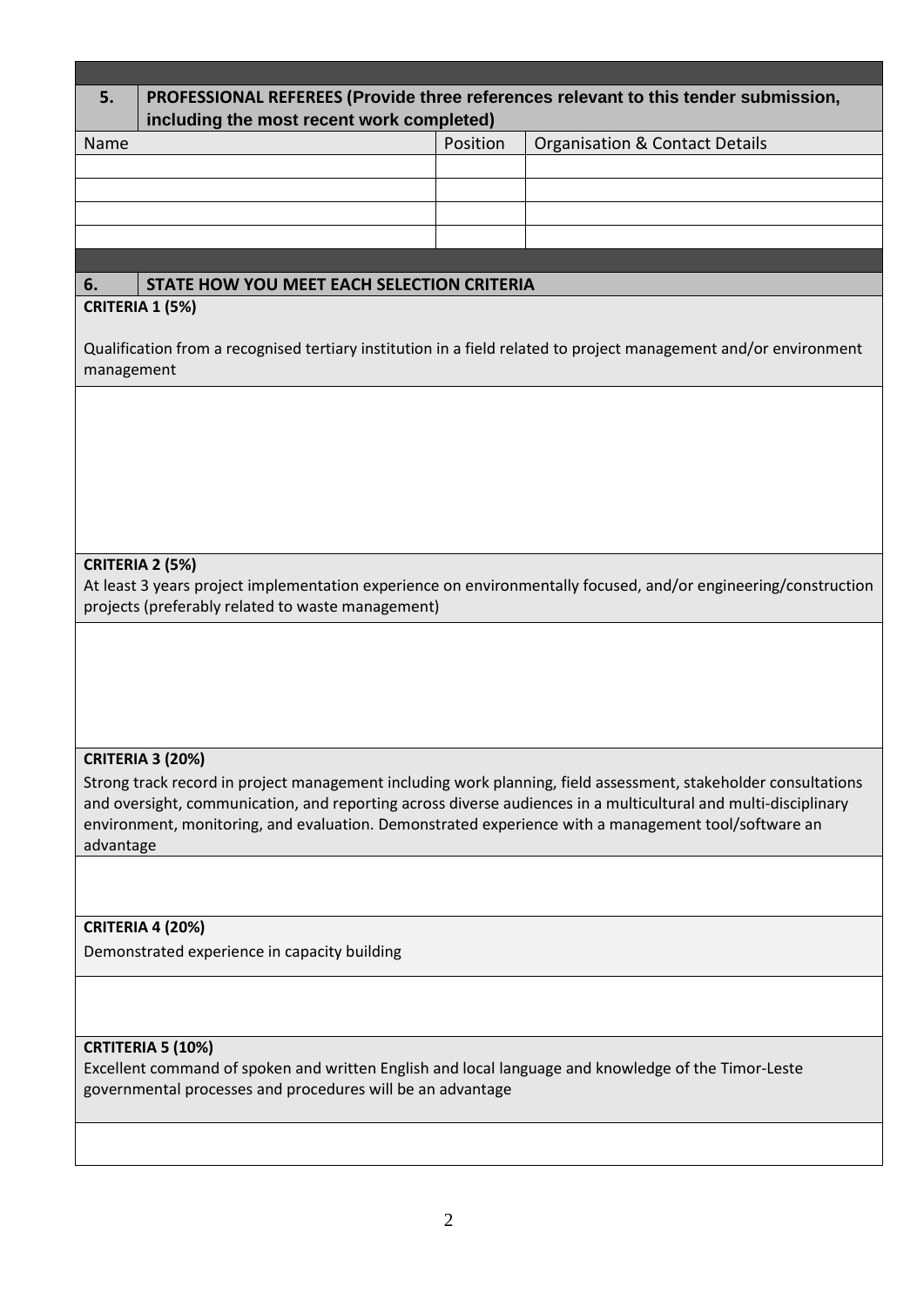### **CRTITERIA 6 (40%)**

Submitted proposal – demonstration of how applicant successfully carries out the activities listed under the scope of the consultancy

Attach a detailed technical proposal

| <b>GENERAL INFORMATION</b><br>7.                         |
|----------------------------------------------------------|
| of close<br><b>Declaration</b><br>relations<br>to<br>any |
| individual who is currently employed at                  |
| SPREP. Please list name/s and nature of                  |
| relationship.                                            |
| Declaration Tenderer has no association with             |
| exclusion criteria, including bankruptcy,                |
| insolvency or winding up procedures, breach              |
| of obligations relating to the payment of                |
| taxes or social security contributions,                  |
| fraudulent or negligent practice, violation of           |
| intellectual<br>property<br>rights, under<br>a           |
| judgment by the court, grave professional                |
| misconduct<br>including misrepresentation,               |
| participation in a criminal<br>corruption,               |
| organisation, money laundering or terrorist              |
|                                                          |
| financing, child labour and other trafficking            |
| in human beings, deficiency in capability in             |
| complying main obligations, creating a shell             |
| company and being a shell company.                       |
| Declaration Tenderer (and other proposed                 |
| personnel) have not been charged with any                |
|                                                          |
| child related offences                                   |
| Discipline Record (list past employment                  |
| disciplinary cases or criminal convictions, if           |
| any)                                                     |
| <b>Status of COVID-19 Vaccination</b>                    |
|                                                          |
|                                                          |

### **8. ANY OTHER ADDITIONAL INFORMATION APPLICANT WISHES TO SUBMIT**

### **9. HOW DID YOU LEARN ABOUT THIS TENDER?**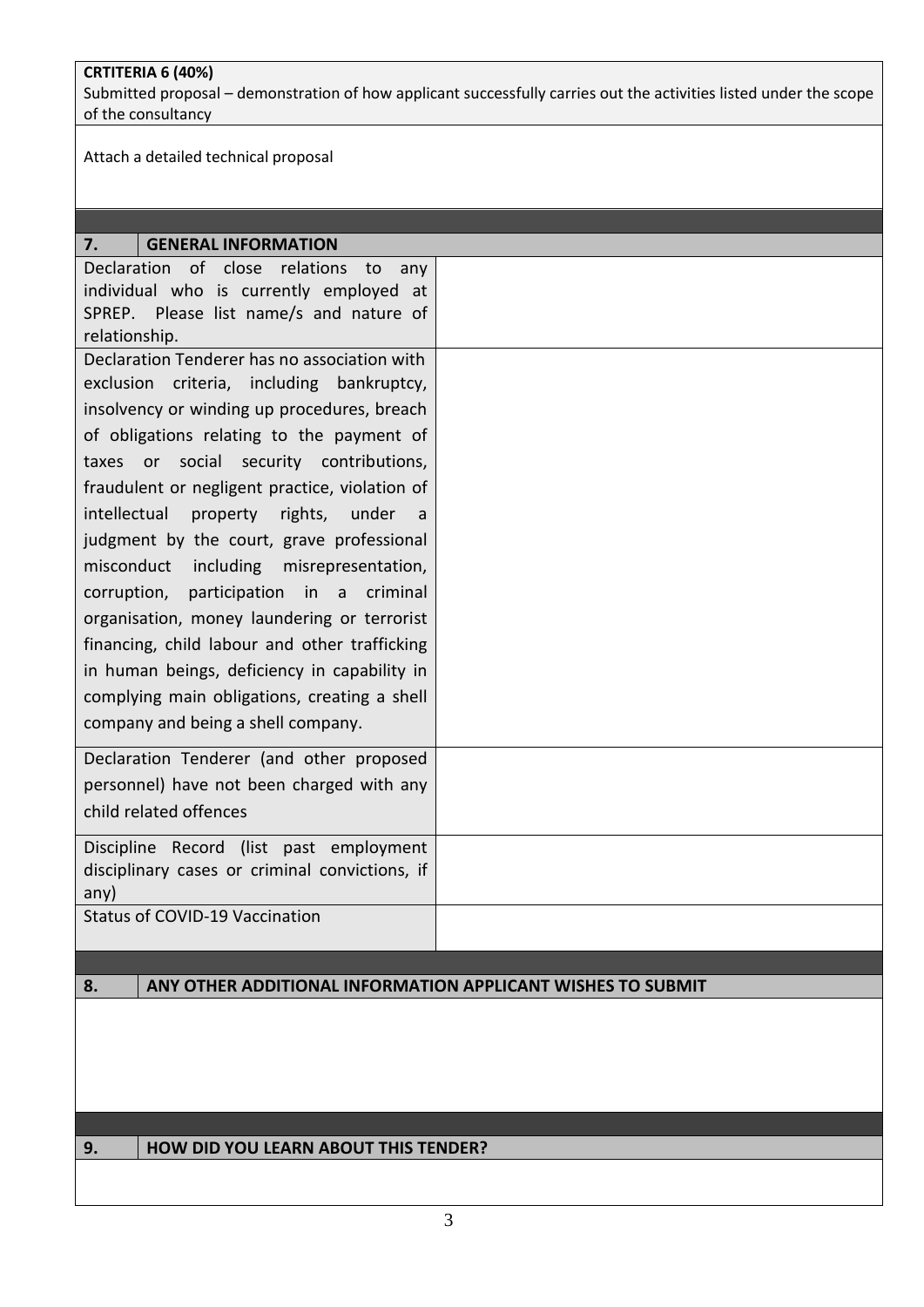# **10. CERTIFICATION & AUTHORISATION: All information submitted herewith is true and correct. SPREP has the authority to seek verification of any information provided. By signing this application form you are indicating your agreement to SPREP's Standard Terms and Conditions outlined in the Contract for Services (attached). Signature Date**

## **The following documents must be attached to this Tender application form:**

- Curriculum Vitae Principal Contractor & Proposed Personnel
- Detailed Financial Proposal
- Business Licence
- Conflict of Interest Form
- Any other relevant information to support this tender application.